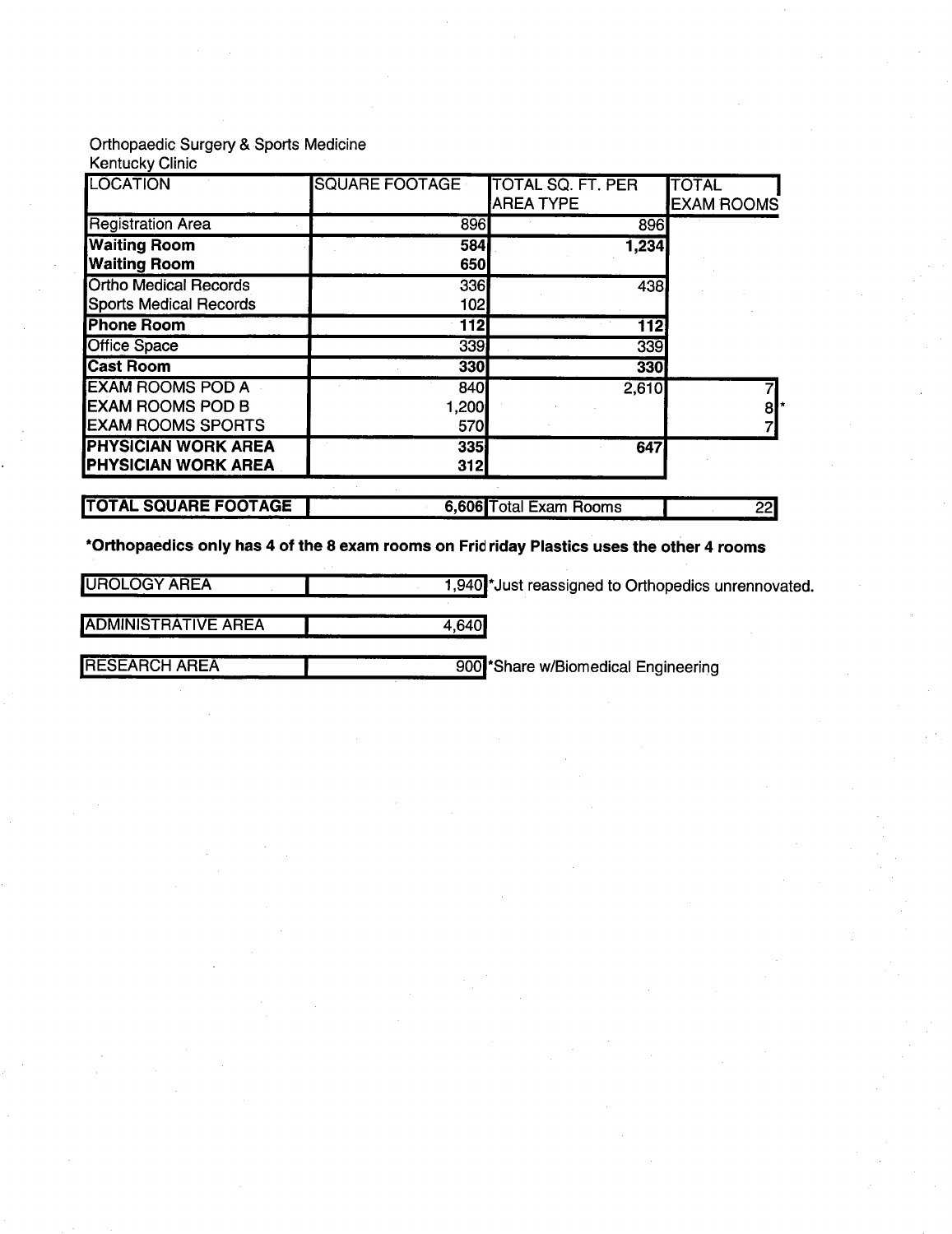## UNIVERSITY OF KENTUCKY OPERATING ROOM TRANSITIONAL BLOCK ALLOCATIONS PHASE II EFFECTIVE 03/15/2004

|               |                |           |                      |    |                                        |           | <b>THURSDAY</b>                     |           | FRIDAY            |                | <b>SATURDAY</b> |
|---------------|----------------|-----------|----------------------|----|----------------------------------------|-----------|-------------------------------------|-----------|-------------------|----------------|-----------------|
| <b>SUNDAY</b> | MONDAY         |           | TUESDAY              |    | WEDNESDAY                              |           |                                     |           | 00 GYN            | 10             |                 |
|               | 00 GYN         | 10        | 00 GYN               |    | 00 GYN                                 | 10        | 00 GYN                              | 10        | 1 GOLD            | 10             |                 |
|               | 1 NEURO        | 10        | 1 PEDS               | 8  | 1 UROL                                 | 8         | 1 PEDS                              | 10        | 2 ORTHO           | 10             |                 |
|               | 2 ORTHO        | 10        | 2 ORTHO              | 10 | <b>2 ORTHO</b>                         | 10        | 2 ORTHO                             | 10        | <b>3 ORTHO</b>    | 10             |                 |
|               | $3$ $ENT$      | 10        | $3$ ENT              | 10 | 3 BLUE                                 | 10        | 3 ENT                               | 10        | 4 PLAS            | 10             |                 |
|               | 4 PLAS         | 10        | 4 RED                | 10 | 4 PLAS                                 | 10        | 4 RED                               | 10        | 5 MEURO           | 10             |                 |
|               | 5 NEURO        | 10        | <b>5 NEURO</b>       | 10 | 5 NEURO                                | 10        | 5 ORTHO                             | 10        | 6 NEURO           | 10             |                 |
|               | 6 NEURO        | 8         | 6 NEURO              | 10 | 6 NEURO                                | $\bullet$ | 6 OMFS                              | 8         | 7 TSA             | 8              |                 |
| NON-          | 7 TSA          | 8         | 7 TSA                | ٠  | 7 TSA                                  | 8         | 7 TSA                               | ٠         | 8 UROL            | 8              |                 |
| <b>PAYDAY</b> | 8 ORTHO        | 8         | 8 ORTHO              | 10 | 8 TRAN/GYN*                            | 10        | 8 GYN                               | 10        | <b>9 NEURO</b>    | 8              |                 |
| WEEK          | 9 PLAS         | 10        | 9 UROL               | 10 | 9 TRANS                                | 10        | 9 UROL .                            | 10        | 10 GYN            | 10             |                 |
|               | 10 GREEN       | 10        | 10 GREEN             | 10 | 10 GOLD                                | 10        | 10 GREEN                            | 10        | <b>11 RED</b>     | 10             |                 |
|               | 11 GOLD        | 10        | 11 CT                | 10 | 11 CT                                  | 10        | 11 GREEN                            | 10        | 12 CT             | 10             |                 |
|               | 12 CT          | 10        | 12 CT                | 10 | 12 CT                                  | 10        | 12 CT                               | 10        | 14 GOLD           | 10             |                 |
|               | 14 GOLD        | 8         | 14 PLAS              | 10 | 14 GEN                                 |           | 14 ORTHO                            | $\bullet$ | 15 GYN/GREEN      | 10             |                 |
|               | 15 OMTS*       | â         | $15 - - - -$         |    | 15 ORTHO*                              |           | 15 SPMED*                           |           | 16 ENT*           | ۰              |                 |
|               | $16$ --------  |           | $16 - - - -$         |    | $16 - - - - - - -$                     |           | $16 - - - - - - -$<br>$17/18$ ----- |           | $17/18$ -----     |                |                 |
|               |                |           |                      |    |                                        |           |                                     |           |                   |                |                 |
|               | $17/18$ -----  |           | 17/18 OPHTH*         | 10 | $17/18$ -----                          |           |                                     |           | <b>FRIDAY</b>     |                | <b>SATURDAY</b> |
| <b>SUNDAY</b> | <b>MONDAY</b>  |           | TUESDAY              |    | WEDNESDAY                              |           | <b>THURSDAY</b>                     |           |                   |                |                 |
|               | 00 GYM         | 10        | 00 GYN               | 8  | 00 GYN                                 | 10        | 00 GYN                              | $-10$     | 00 GYM            | 10<br>10       |                 |
|               | 1 NEURO        | 10        | 1 PEDS               | ۰  | 1 UROL                                 |           | 1 PEDS                              | 10        | 1 GOLD<br>2 ORTHO | 10             |                 |
|               | 2 ORTHO        | 10        | 2 ORTHO              | 10 | 2 ORTHO                                | 10        | 2 ORTHO                             | 10        | $3$ ENT           | 10             |                 |
|               | 3 ENT          | 10        | $3$ ENT              | 10 | 3 ORTHO                                | 10        | 3 ENT                               | 10        | 4 PLAS            | 10             |                 |
|               | 4 PLAS         | 10        | 4 RED                | 10 | 4 PLAS                                 | 10        | 4 GREEN                             | 10        | 5 NEURO           | 10             |                 |
|               | 5 NEURO        | 10        | 5 NEURO              | 10 | 5 NEURO                                | 10        | 5 ORTHO                             | 10<br>в.  | 6 NEURO           | 10             |                 |
|               | 6 NEURO        | 10        | <b>6 NEURO</b>       | 10 | 6 NEURO                                |           | 6 OMFS                              | 8         | 7 TSA             | 8              |                 |
| <b>PAYDAY</b> | 7 TSA          |           | 7 TSA                |    | <b>7 TSA</b>                           | $\bullet$ | 7 TSA<br>8 GYN                      | 10        | <b>8 UROL</b>     |                |                 |
| WEEK          | 8 ORTHO        |           | 8 ORTHO              | 10 | 8 TRAN/PLAS*                           | 10        | 9 UROL                              | 10        | 9 NEURO           |                |                 |
|               | 9 PLAS         | 10        | 9 UROL .             | 10 | 9 TRANS                                | 10        | 10 BLUE                             | 10        | 10 ORTHO          | 10             |                 |
|               | 10 GREEN       | 10        | 10 GREEN             | 10 | 10 GOLD                                | 10        | <b>11 GREEN</b>                     |           | 11 RED            | - 10           |                 |
|               | 11 GOLD        | 10        | 11 CT                | 10 | 11 BLUE                                | 10        | 12 CT                               | 10        | 12 CT             | 10             |                 |
|               | 12 CT          | 10        | 12 CT                | 10 | 12 CT                                  | 10        | 14 ORTHO                            | 10        | 14 GOLD           | 10             |                 |
|               | 14 GOLD        | $\bullet$ | 14 PLAS              | 10 | 14 GEN                                 | $\bullet$ |                                     | 8         | 15 GREEN/GYM      | 10             |                 |
|               | $15$ ---/NEPH  | 5         | $15 - - - - - - -$   |    | 15 GYN*                                |           | 15 SP MED*                          |           | $16$ --------     | $\blacksquare$ |                 |
|               | <b>16 OMFS</b> | e         | $16$<br>17/18 OPETH* | 10 | $16 - - - - - - - -$<br>$17/18$ ------ |           | $16$ --------<br>$17/18$ -----      |           | $17/18$ -----     |                |                 |

Nednesday, Room 8- Living donor only. Scheduled four weeks in advance. Released to GYN OR PLASTICS.

CASES MAY BE SCHEDULED IN ROOMS OTHER THAN LISTED ABOVE IN ORDER TO EXPEDITE THE O.R. SCHEDULE.